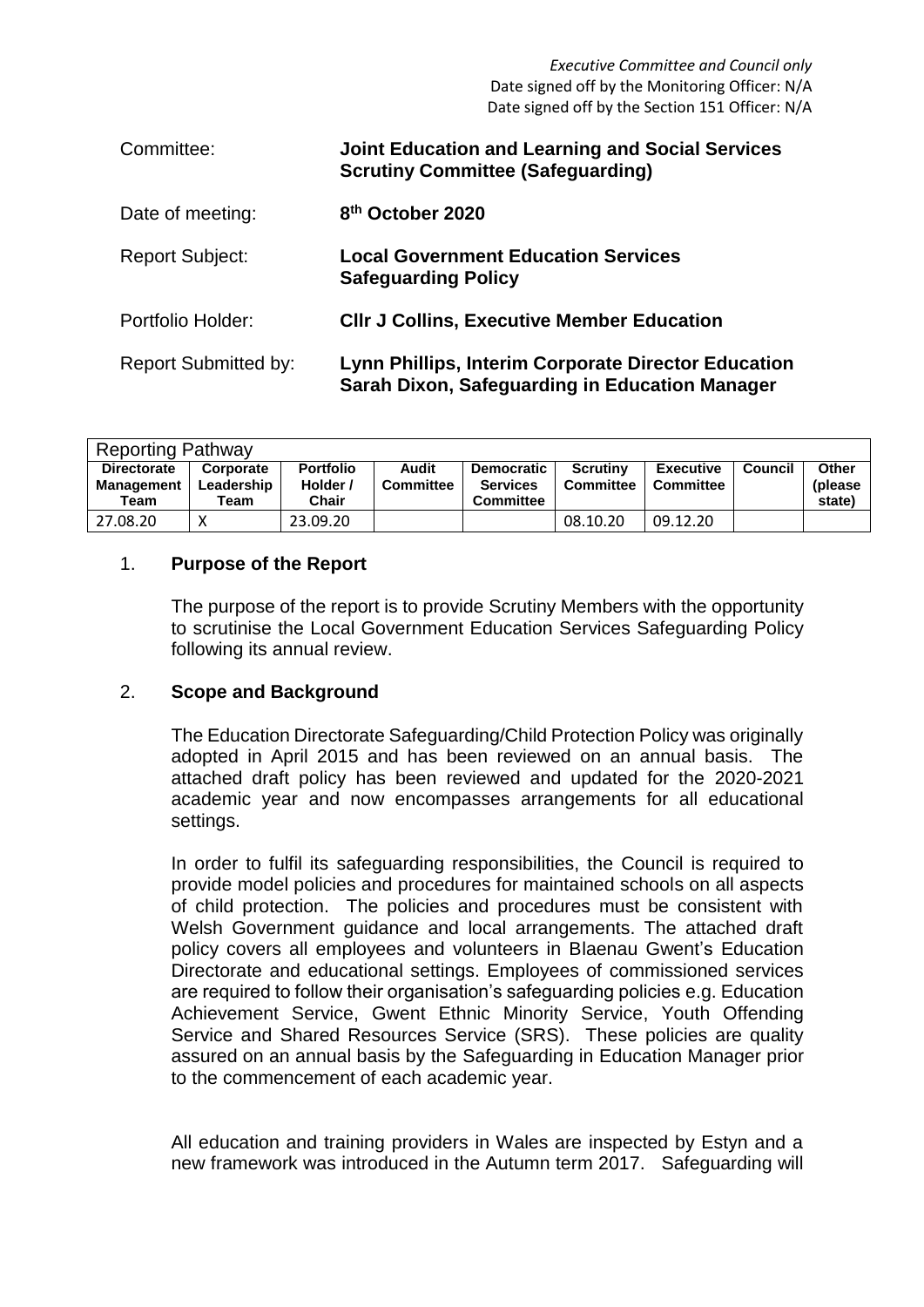be inspected under inspection area four, 'Care, Support and Guidance' and as such the model policy is cognisant of the Local Government Education Services (LGES) framework.

The inspection of local authority education services for children and young people covers the statutory functions of the local authority, including the local authority youth service.

Children in Wales (CIW) and Estyn jointly inspect care and education in regulated non-school settings eligible for funding for part-time education These joint inspections evaluate the care provided for all children up to the age of twelve and the education of three and four year old children that do not receive education in a maintained setting for children aged three and four years old.

#### 3. **Options for Recommendation**

Scrutiny Members are asked to consider the reviewed Safeguarding Policy in order to inform the development of the report that is to be submitted to the Executive Committee. The options for Scrutiny Members to consider are to:

- accept the draft policy as presented in appendix 1; or,
- make amendments to the draft policy.

#### 4. **Evidence of how does this topic supports the achievement of the Corporate Plan / Statutory Responsibilities / Blaenau Gwent Well-being Plan**

#### 4.1 **Statutory Responsibilities**

All schools have statutory duties to operate in a way that takes into account the need to safeguard and promote the welfare of children. This is a statutory duty under section 175 of the Education Act 2002.

The Social Services and Well-being (Wales) Act 2014 sets out the responsibilities in terms of the promotion of well-being, places a duty on local authorities to arrange or provide for services which contribute to the prevention of abuse or neglect and ensures all agencies give sufficient priority to safeguarding.

The Wales Safeguarding Procedures (2019) are national procedures which guide safeguarding practice. They are applicable for all practitioners and managers working in Wales.

#### 4.2 **Blaenau Gwent Wellbeing Plan**

This report is in line with the following objectives as set out in the Blaenau Gwent Wellbeing Plan of:

- Blaenau Gwent wants everyone to have the best start in life; and,
- Blaenau Gwent wants safe and friendly communities.

#### 5. **Implications Against Each Option**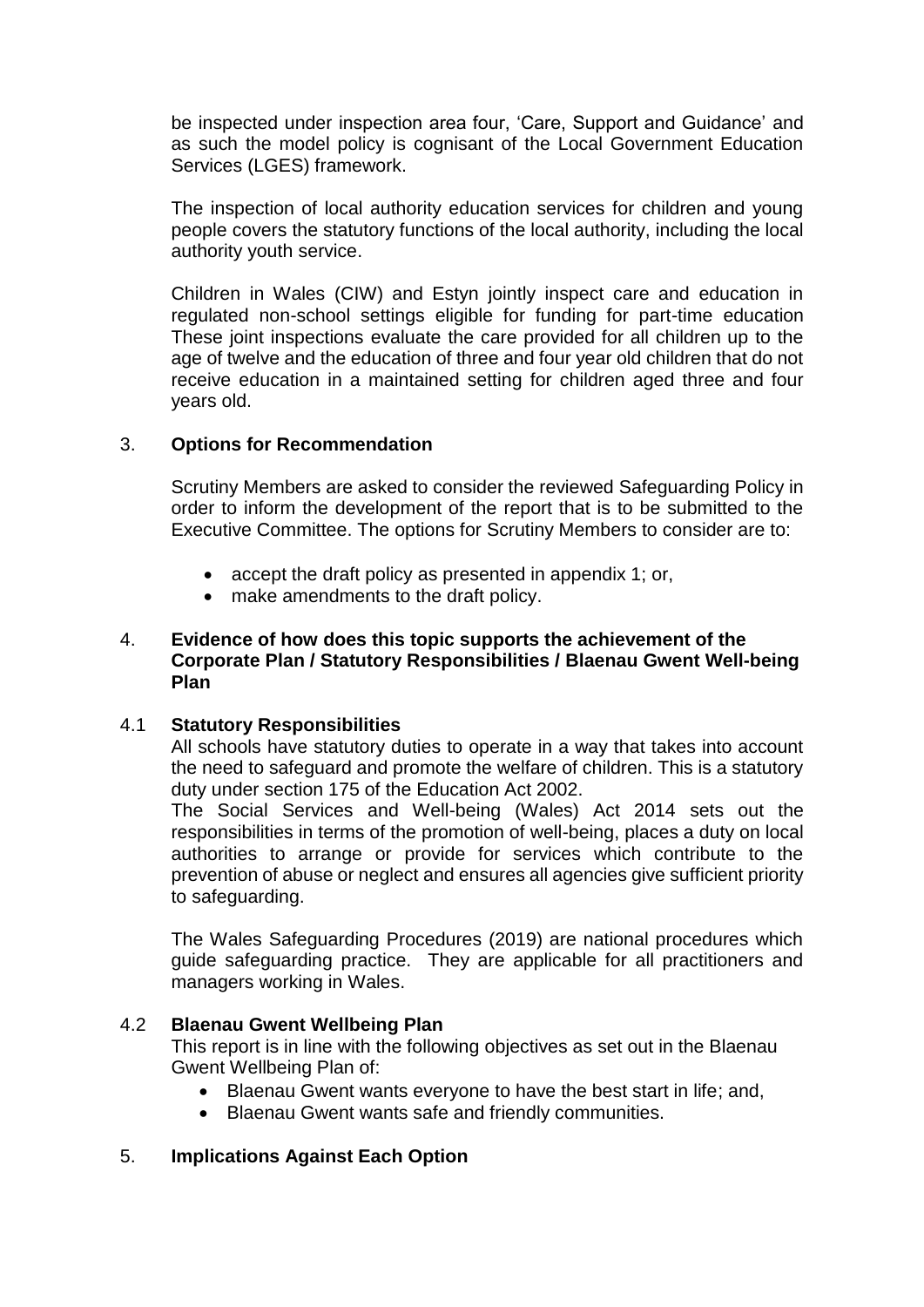## 5.1 **Impact on Budget (short and long term impact)**

There are no direct financial implications.

# 5.2 **Risk including Mitigating Actions**

Failure of educational establishments to adopt rigorous arrangements for safeguarding poses significant potential risk to children and other education users. Settings are required to have safeguarding policies and procedures in place, reviewed annually, in accordance with local and national guidance. Providing a safeguarding policy for adoption by all education settings ensures that an appropriate policy is available to mitigate risk.

## 5.3 **Legal**

Under Section 175 of the Education Act 2002, Local Authorities, governing bodies of maintained schools and FE institutions must have regard to Welsh Government Circular 158/2015, 'Keeping Learners Safe', for the purpose of meeting their duties, and should exercise their functions in a way that takes into account the need to safeguard and promote the welfare of children.

The Social Services and Well-being (Wales) Act 2014 sets out the responsibilities in terms of the promotion of well-being, places a duty on local authorities to arrange or provide for services which contribute to the prevention of abuse or neglect and ensures all agencies give sufficient priority to safeguarding.

#### 5.4 **Human Resources**

There are no direct staffing or workforce implications arising from this report.

#### 6. **Supporting Evidence**

# 6.1 **Performance Information and Data**

The Local Government Education Services Safeguarding Policy has been reviewed. Updates have been made to the following areas of the policy:

- Reference to Wales Safeguarding Procedures 2019, replacing previous reference to All Wales Child Protection Procedures 2008;
- Inclusion of the Blaenau Gwent Youth Service safeguarding policy in appendix 3 of the policy;
- Inclusion of the safeguarding data collection protocol; and,
- Inclusion of a COVID-19 annex to reflect the current situation and reinforce the procedures for reporting concerns. This appendix can be updated regularly as the emergency situation develops and changes.

Adoption of the policy is monitored through the safeguarding matrix, which is overseen by the Safeguarding in Education Manager.

# 6.2 **Expected outcome for the public**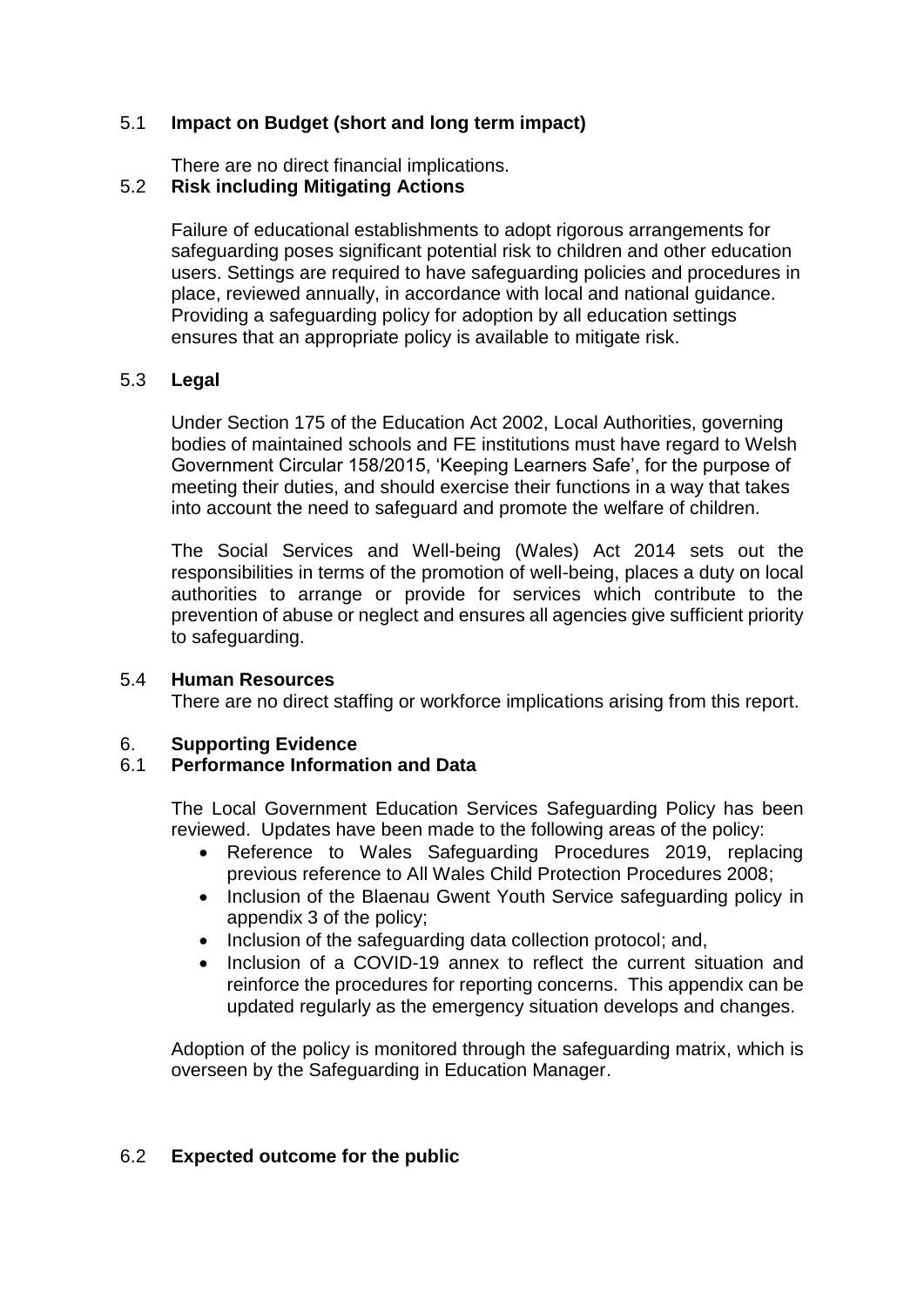Learners are provided with a safe learning environment, with the policy supporting settings to respond appropriately to concerns.

# 6.3 **Involvement (consultation, engagement, participation)**

This policy has been consulted upon with Education DMT, Social Services, Youth Service, Early Years, Organisational Development and Community Safety.

## 6.4 **Thinking for the Long term (forward planning)**

Ensuring that the Council and its education settings operate robust safeguarding practices, informed by policy, is essential to the wellbeing of all learners in Blaenau Gwent.

## 6.5 **Preventative focus**

Having an effective policy in place supports educational establishments to adopt practice to keep learners safe and identify concerns early.

## 6.6 **Collaboration / partnership working**

Gwent Safeguarding is the statutory multi-agency partnership Board responsible for making sure safeguarding is at the core of all services provided across the region.

Education forms part of this multi-agency partnership.

## 6.7 **Integration(across service areas)**

Within the context of the legal framework and associated guidance, it is important that education settings, schools and governing bodies ensure that appropriate safeguarding procedures are in place and arrangements regarding safer recruitment are rigorously followed in order to safeguard children.

6.8 **EqIA(screening and identifying if full impact assessment is needed)** An equality impact assessment has been completed and there are no positive or adverse impacts in relation to the revised safeguarding policy.

# 7. **Monitoring Arrangements**

7.1 The adoption of this policy will be monitored by the safeguarding in education manager through the safeguarding matrix.

# **Background Documents /Electronic Links**

 *Appendix 1 – Education Directorate Local Government Education Services Safeguarding Policy – June 2020*

Keeping Learners Safe [http://learning.gov.wales/docs/learningwales/publications/150114-keeping](http://learning.gov.wales/docs/learningwales/publications/150114-keeping-learners-safe-en.pdf)[learners-safe-en.pdf](http://learning.gov.wales/docs/learningwales/publications/150114-keeping-learners-safe-en.pdf)

(Former) Governors Wales